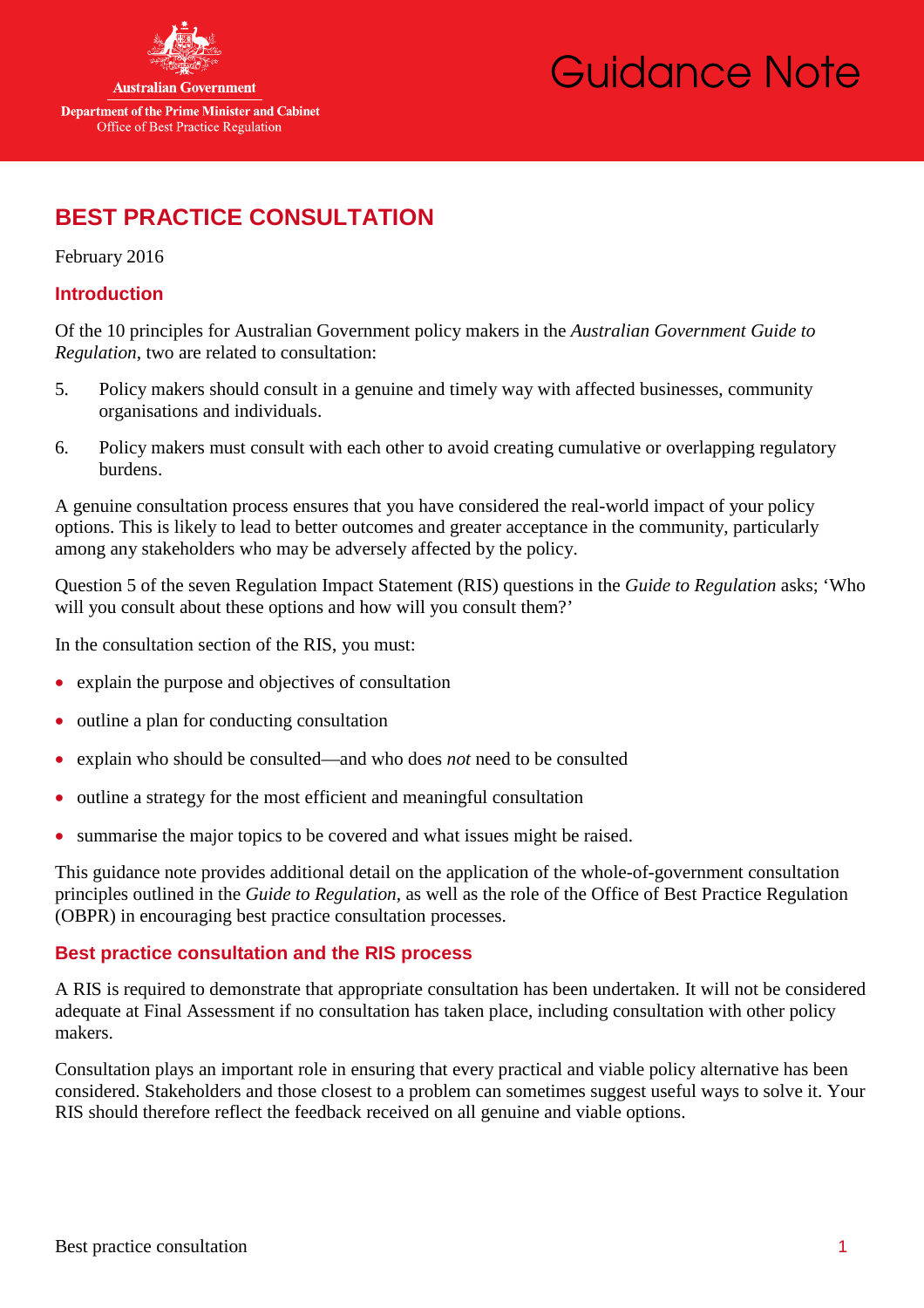Consultation is particularly important in helping agencies to quantify the regulatory burden of proposed regulatory measures on businesses, community organisations or individuals. The burden should be estimated before a Final Assessment of the RIS is undertaken.

There are four consultation options that you can take when developing the RIS: *full public*, *targeted*, *confidential* or *post-decision*. Full public consultation is the appropriate level of consultation for all proposals unless you make a compelling case for a limited form of consultation (such as a need for confidential consultation because of market sensitivity).

Be aware of the effort required from individuals and businesses to participate in consultations. You should take advantage of the synergies possible with joint consultation with other agencies. Australian Government agencies should also engage with state and local governments to benefit from shared experiences.

Each portfolio has a Regulatory Reform Unit, which should be the first point of contact when you are considering your consultation process (including your choice of consultation option). The Regulatory Reform Units are well placed to advise you of policy development processes within your portfolio and in other portfolios that may be targeting the same stakeholders as your proposed policy.

Each portfolio has also established a Ministerial Advisory Council. The councils consist of business, community organisations and other stakeholders, and can provide a broader consultation mechanism on policy matters.

Online technology can increase your engagement with individuals and enhance collaboration in policy making. Information is available in the Australian Government's Web Guide [\(Web 2.0\)](http://webguide.gov.au/web-2-0) outlining the various tools available for low-cost and wide scale online consultation. Web 2.0 can supplement consultations with online engagement and participation.

The Australian Government's Business Consultation website [\(www.consultation.business.gov.au\)](http://www.consultation.business.gov.au/consultation/) makes it easier for agencies to post consultation information and for stakeholders to supply feedback.

# **Application of consultation processes**

#### **Continuous**

Consultation with key stakeholders should be continuous and should start as early as possible. It should continue through all stages of the regulatory cycle, including when detailed design features are being finalised. This will help you to identify and understand potential problems. For example, consultation before submitting the RIS for Early Assessment may help to define the problem, objectives and options, and to quantify the associated regulatory burden, thereby improving the quality of the RIS. Broad-based consultation will also help to identify the risks of regulatory capture, which occurs if the regulator ends up acting in ways that benefit the industry that it is supposed to be regulating, rather than the public.

Agencies responsible for providing policy advice to the Government should also consult the relevant regulators to ensure that regulations can be administered in a manner that is consistent with the Government's intent. Regulators should consult key stakeholders to understand the potential impacts of regulation on their operations.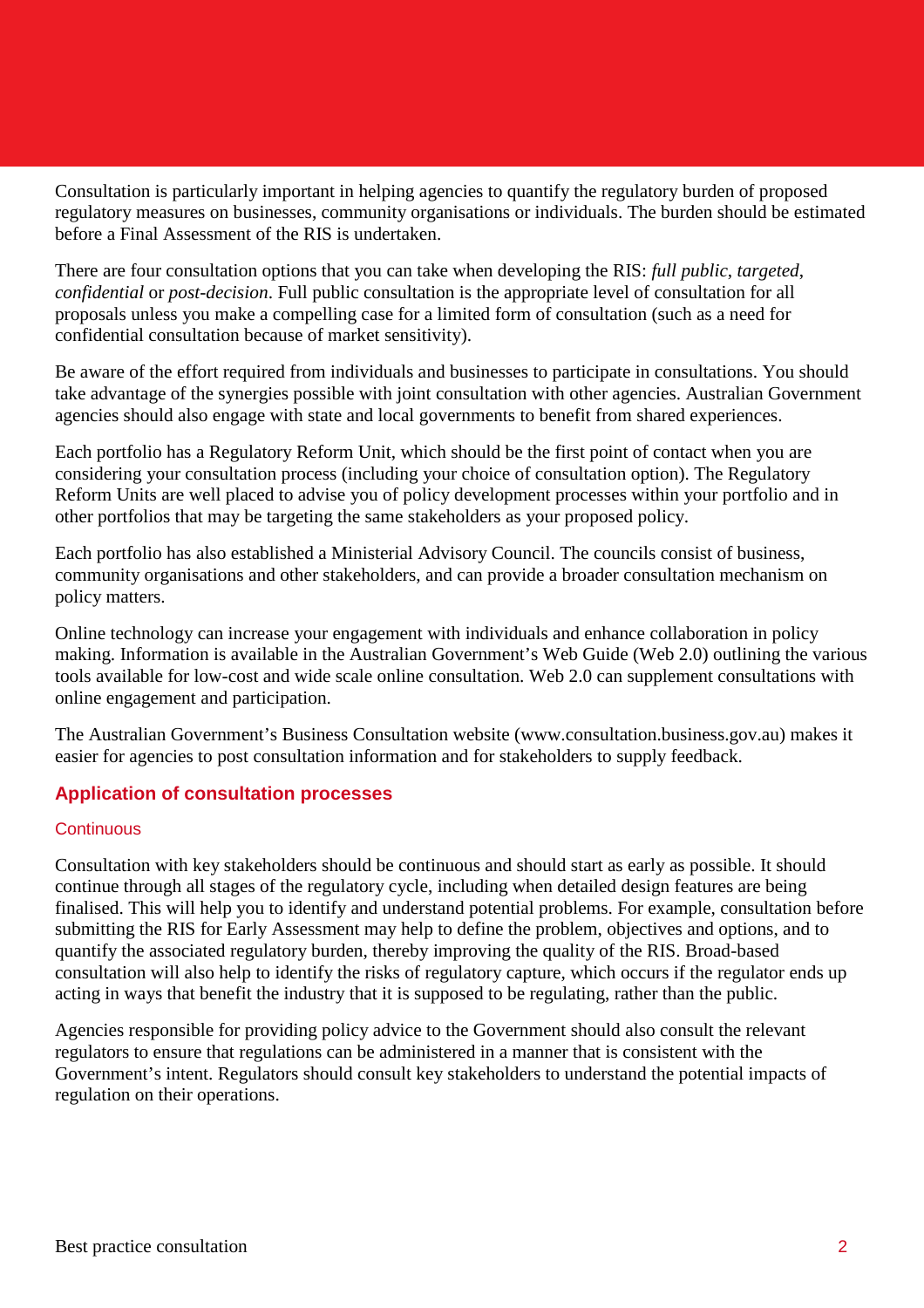#### Broad-based

You must consider the scope of the proposed regulatory changes and consult widely to ensure that consultation captures the diversity of stakeholders affected by the changes.

Relevant individuals and groups may include:

- the general public
- businesses, consumers, unions, environmental groups and other interest groups
- state, territory and local governments
- Australian Government departments, agencies, statutory authorities and boards.

It may be appropriate for you to distinguish between stakeholders within these main groups where the impacts of options are likely to differ. For example, the views of businesses may vary depending on their size, nature of operations or location.

For consultation with business stakeholders, a good starting point may be industry associations and small business groups. However, they might not represent all stakeholders in a particular sector. Furthermore, large industry associations with diverse memberships might not have a consistent view on all aspects of a regulatory proposal. You should consider the best way to engage individual stakeholders in the consultation.

For community stakeholders, such as consumers, environmental groups and other interest groups, peak bodies may also be a starting point. However, these bodies might not represent all relevant stakeholders, so individual stakeholders should be included in the consultation where appropriate (some agencies already have mechanisms to consult individuals). Online consultations can assist engagement with the community through the use of social media tools, such as social networking sites or blogs. A combination of methods of consultation may be the best strategy to ensure effective consultation with individuals.

As stated in Principle 6 of the *Guide to Regulation*, policy makers must consult with each other to avoid creating cumulative or overlapping regulatory burdens. You should consult relevant Australian, state/territory and local government agencies and regulators to identify the scope and efficacy of the current regulatory regime. This will provide an important evidence base for determining whether the regime is sufficient before seeking new regulation. It will also identify any overlapping regulatory functions and give you the opportunity to streamline regulation or avoid creating a cumulative regulatory burden. Intergovernmental consultation can also identify innovative approaches to regulation, which may help you minimise the burden.

Policy departments need to consult closely with their regulators or service delivery agencies to ensure the effective and efficient implementation of regulatory proposals. The regulators and service delivery agencies usually have valuable information, including customer data and technical and implementation information, which can help to inform your calculation of regulatory costings.

Targeted consultation can be consistent with this principle, as long as it is broadly enough based within the target stakeholder group.

#### Accessible

Consultation should ensure that your stakeholders can readily contribute to policy development.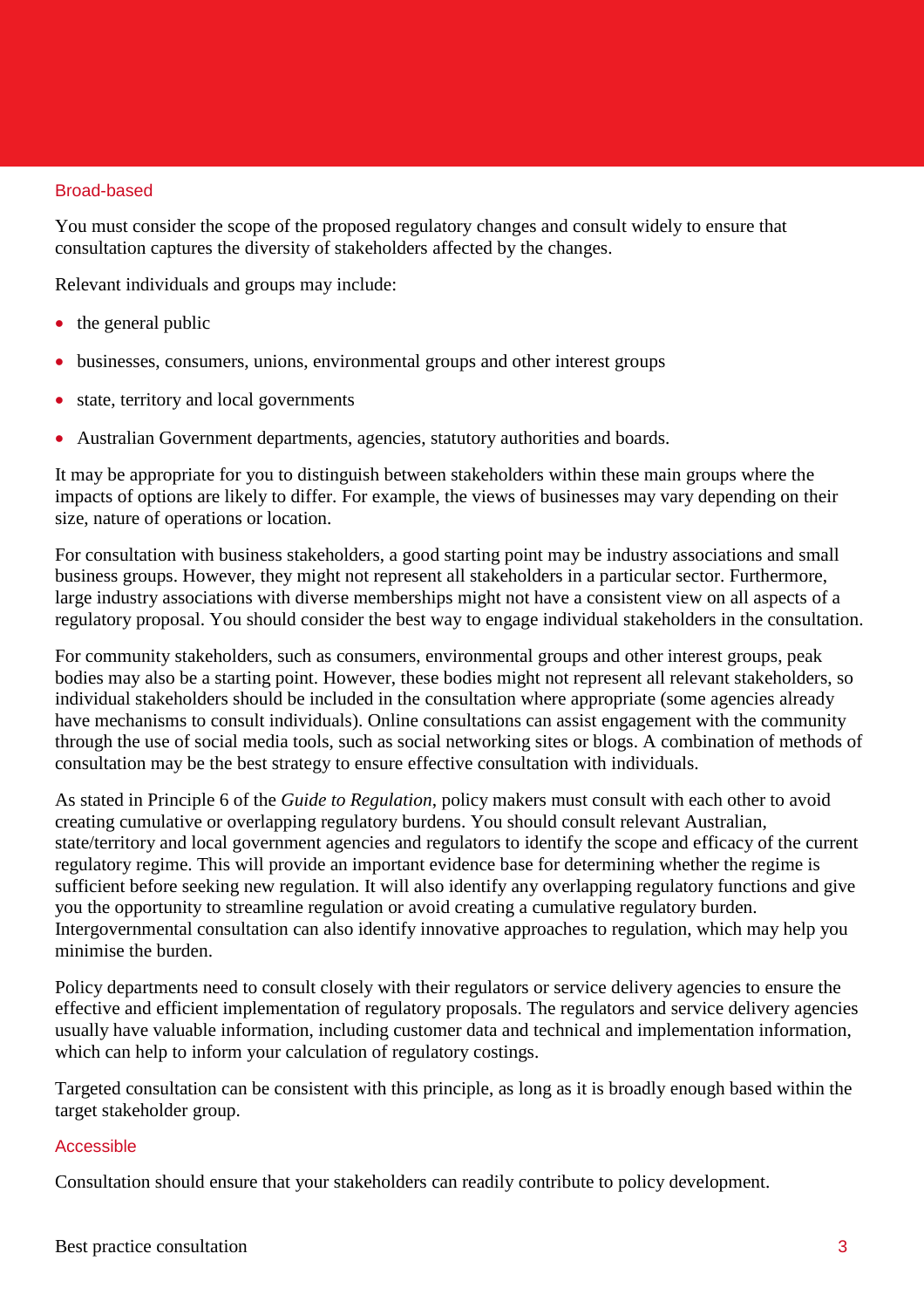You should inform stakeholders of proposed consultation by the most appropriate means. The Australian Government Business Consultation website [\(www.consultation.business.gov.au\)](http://www.consultation.business.gov.au/) will automatically notify businesses and government agencies of consultations in areas where they have registered an interest. The website is a cost-effective way of alerting stakeholders to potential regulation.

Information provided to stakeholders should be easy for them to comprehend. It should be in an easily understandable format, use plain language and clarify the key issues, particularly if the proposed regulation addresses complex subject matter. Written consultation documents should include summaries to allow those consulted to quickly assess whether the material is relevant to them and whether they need to read further. Even a relatively simple step, such as publishing relevant information or issues papers on the website of the agency sponsoring the proposal, will make the process more accessible.

You should consider a range of strategies to assist stakeholders who are expected to be significantly affected, but who do not have the resources or capability to participate in the consultation process.

Consultation can take a variety of forms other than written consultation, such as stakeholder or public meetings, working groups, focus groups, surveys or web forums (such as blogs or wikis). The appropriateness of each approach will depend on the issues under consideration, the nature of the groups being consulted and the time available.

You should be able to respond promptly to queries from stakeholders. The use of social media, inbound calling numbers or face-to-face meetings can make this easier.

#### Not burdensome

It is important that consultations be conducted early, when the policy objectives and different approaches to regulation are still under consideration.

Remember that many people you wish to consult have full-time jobs or business commitments. This is especially so for small business proprietors. It is important not to make unreasonable demands of people you wish to consult or assume that they have unlimited time to devote to your consultation process.

Timeframes for consultation should be realistic to allow stakeholders enough time to provide a considered response. Avoid holiday periods and the end of the financial year, particularly where stakeholders are small businesses and individuals. The time required will depend on the specifics of the proposal (for example, the diversity of interested parties or the complexity of the issue). However, if it is necessary to consider a proposal promptly, some limitations on the timing and length of consultation may be unavoidable.

Be aware of the burden that the whole government may be placing on stakeholder groups. If your stakeholders are the subject of frequent consultation efforts, try consulting jointly with other agencies to minimise the burden on them.

#### **Transparent**

Involving your stakeholders from the earliest possible stage in the policy development process will promote transparent and comprehensive participation.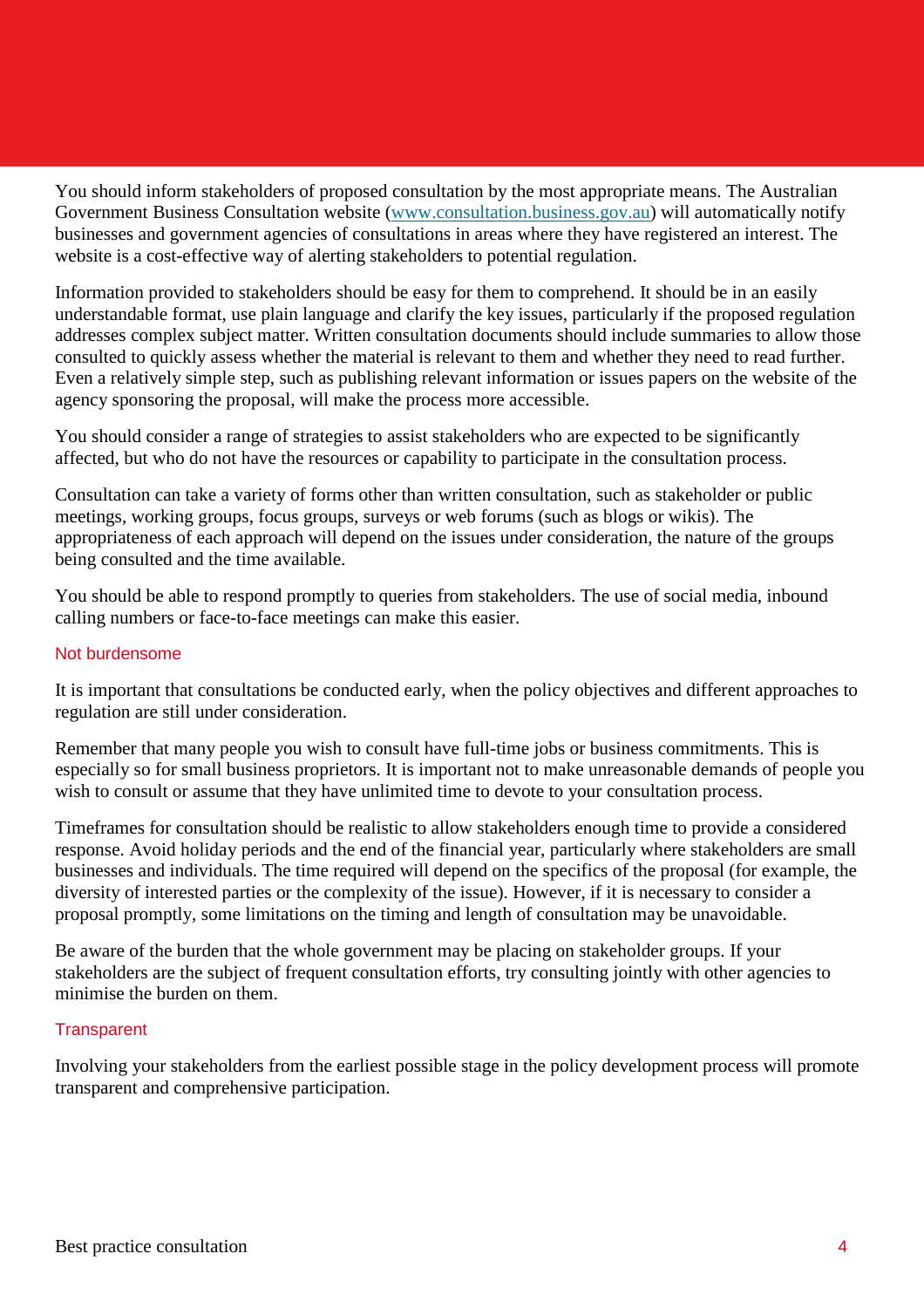You should explain the objectives of the consultation and the context for it. Be careful to explain when and how the final decision will be made. To avoid creating unrealistic expectations, clearly state any aspects of the proposal that have already been finalised and will not be subject to change. For example, if a decision to regulate has already been made, stakeholders should be made aware that their views are sought mainly on regulatory design and implementation, not on the merits of the policy.

Being clear about the areas of policy on which views are sought will also increase the usefulness of responses. For example, explicitly stating any assumptions made about those likely to be affected by the proposed action or identifying particular areas where input would be valuable will encourage respondents to address those issues.

Make your stakeholders aware that policy development is guided by a regulation policy framework and that the consultations take place within that framework. Agencies should accommodate those stakeholders who want their contributions to remain confidential.

Information or issues papers—such as draft assessments of compliance costs or draft regulation impact statements, white papers, green papers (policy options papers) or exposure drafts of legislation—as well as submissions to government inquiries should, wherever possible and appropriate, also be made available to stakeholders to enable them to make informed comments on proposals and proposed legislation. Ideally, relevant documentation should be posted online to increase accessibility and opportunities for reuse.

It is best to use a discussion paper or white paper process before embarking on substantial reform to ensure that only necessary legislation and regulations are drafted. Legislation should usually undergo an exposure draft process.

You should also show stakeholders how you have taken consultation responses into consideration. Welcome feedback and respond to it, even if you do not adopt it. Dissenting views need not be accommodated, as long as they are dealt with respectfully. The RIS is a good means of providing information on consultation responses.

#### Consistent and flexible

Consistent consultation procedures can make it easier for stakeholders to participate. They can also permit better coordination of regulatory quality initiatives across a wide range of policy areas. Where ministers have made a commitment to a particular course of action, consultation can improve the design of the proposal and help ensure that it minimises the compliance burden on business and costs to the community.

Public consultation for some proposals may be inappropriate (for example, where there is a need for Cabinet confidentiality, such as for national security or commercial-in-confidence matters). In some cases, an alternative may be to consult stakeholders in confidence. However, in other instances it may not be possible to consult even on a restricted basis (for example, for new initiatives to deal with tax avoidance), although it may still be possible to undertake restricted 'early options' consultation with specialists outside government.

OBPR can advise on the level of consultation appropriate to particular circumstances (for example, if there is a simpler way to consult). It is important to consult the office early during policy development so that enough time is available for the appropriate consultation process to be put in place.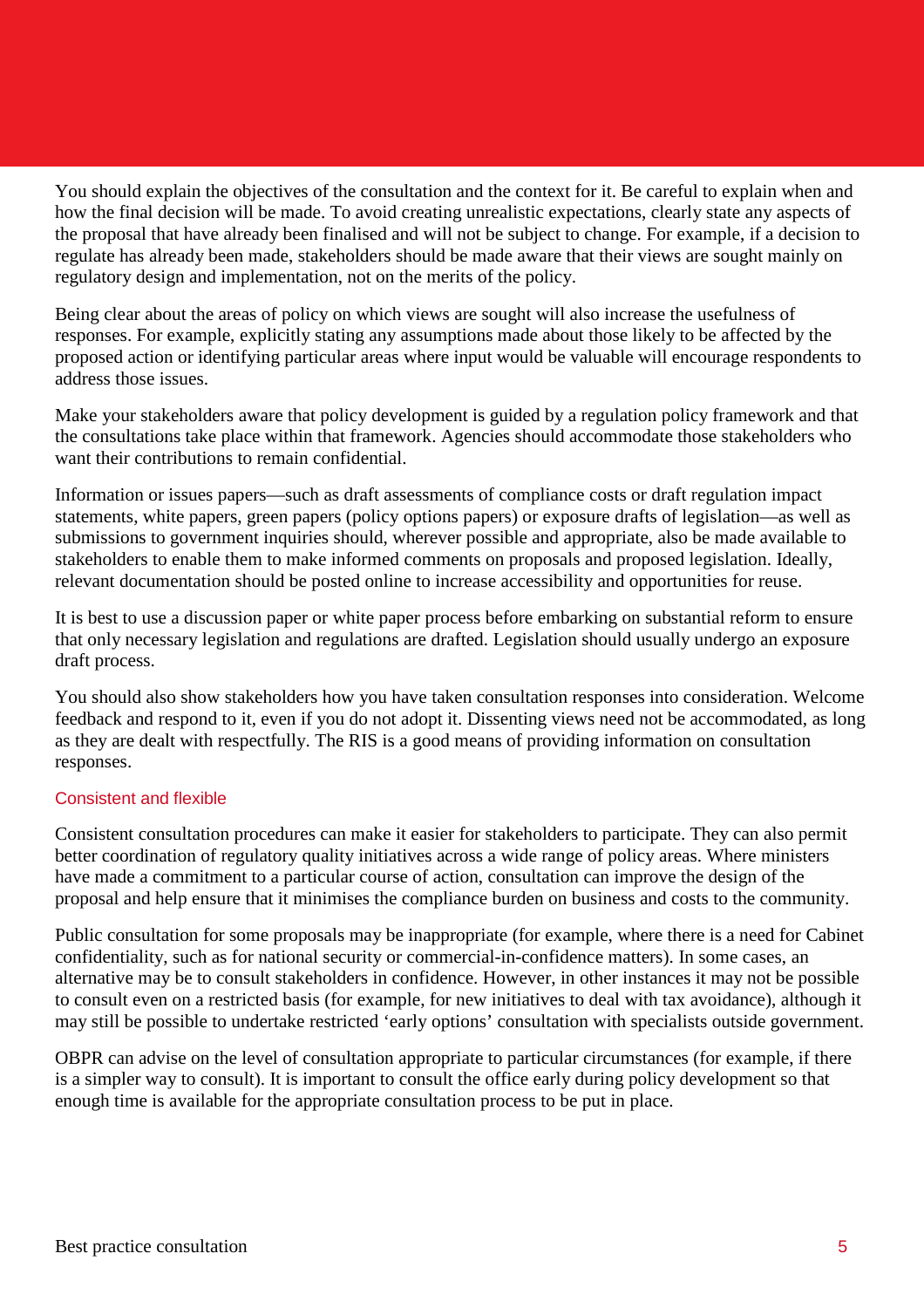#### Subject to evaluation and review

Policy agencies should evaluate their consultation processes and continue to examine ways of making them more effective. For example, better use of information technology can improve the cost effectiveness and timeliness of consultation.

Evaluating the effectiveness of consultation processes can include examining the number and types of responses, determining whether some methods were more successful than others, finding out whether the chosen methods promoted accessibility, particularly among individuals, and understanding how consultation responses clarified the options and affected the final decision.

OBPR strongly encourages agencies to publish their consultation protocols on their websites.

#### Not rushed

A common complaint from stakeholders is the lack of time to provide feedback when asked for it. Involving stakeholders, such as standing consultative bodies, in determining timelines can be an important part of building and securing a positive relationship. While longer periods of consultation might seem more appealing for stakeholders, the Government's aim is effective consultation and 'real listening'. Agencies should provide realistic timeframes for participants to contribute. Where small businesses are potentially affected, they should be given enough time to consider the issue and respond, including time for representative bodies to contact their members.

The length of consultation rounds depends on the nature and impact of the proposal, the objective of each round, the number of rounds, the form of consultation and who is being consulted. For example, where stakeholders are being asked to consider the whole proposal and there has been little previous consultation, a longer round is appropriate. Similarly, a longer round is appropriate where those with limited resources, such as individuals and small businesses, are being consulted.

Depending on the significance of the proposal, between 30 to 60 days is usually appropriate for effective consultation. Longer consultation periods may be necessary when they fall around holiday periods.

Meaningful consultation with stakeholders throughout the policy development process should be documented in the RIS as a consultation statement. The statement should demonstrate to the decision maker that sound consultation practices were followed and, when the RIS is made public, show the Government's commitment to its principles for policy makers.

#### A means rather than an end

Consultation should be used as a way to improve decisions, not as a substitute for making decisions.

However, to limit the possibility that stakeholders are 'overconsulted' or consulted for consultation's sake, additional consultation is not required as a part of the RIS if other legislative requirements to consult have been met and are appropriate for the magnitude of the proposal.

#### **Consultation options**

There are four consultation options: full public, targeted, confidential and post-decision. Full public consultation is the appropriate level for all proposals unless there are compelling reasons for limiting consultation (such as market sensitivity).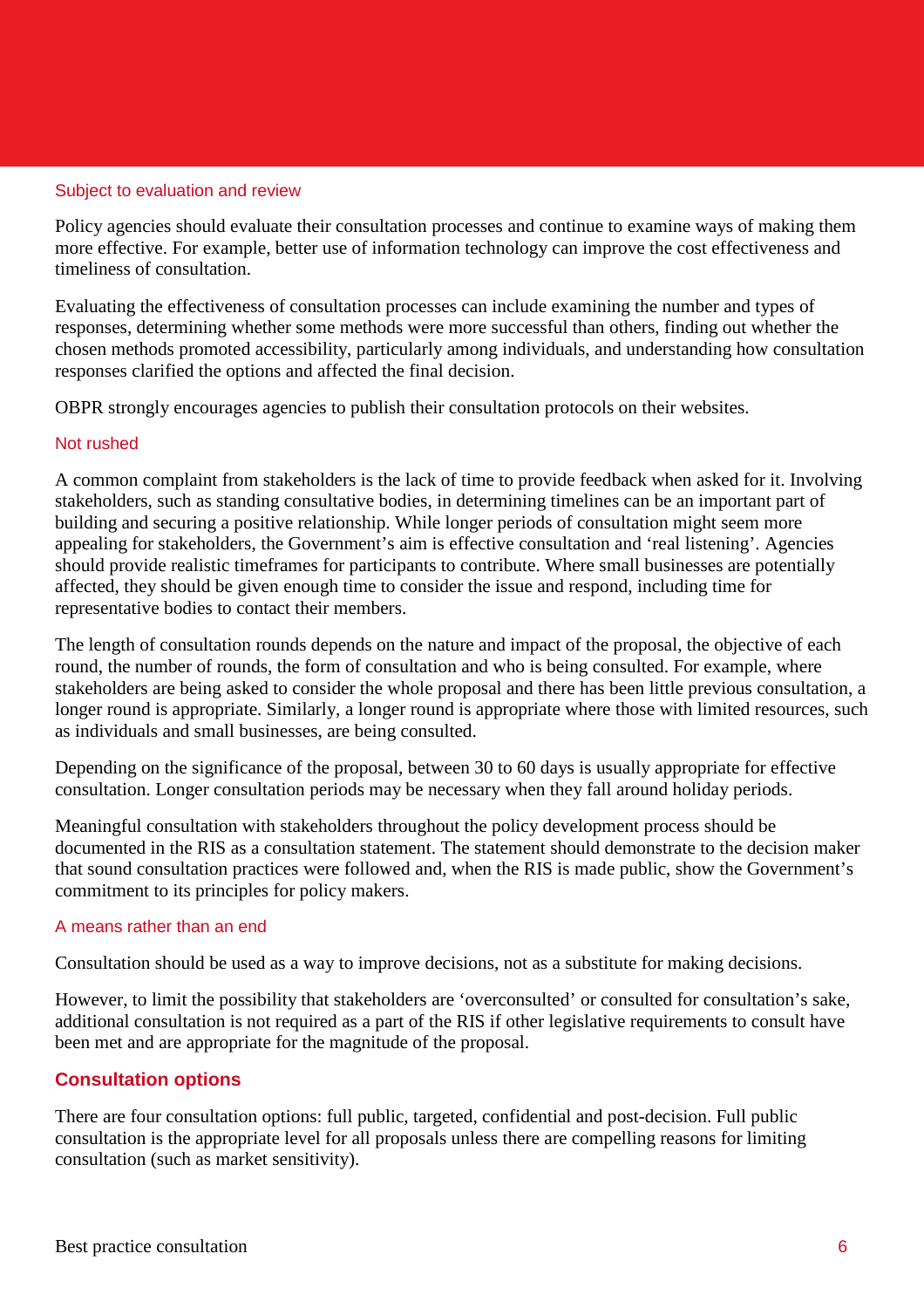#### Full public consultation

Full public consultation should be:

- with all affected parties
- transparent and open to the public.

### Targeted consultation

Targeted consultation should be:

- with parties most directly affected by the proposal
- made publicly available.

#### Confidential consultation

Confidential consultation should be:

- with all affected parties, as far as is possible given the confidentiality concern
- done discreetly, such as through a commercial-in-confidence process
- done on a case-by-case basis (that is, not open to the public for a certain period).

#### Post-decision

Post-decision consultation should:

- take place after an initial policy decision is made and announced publicly, but before it is implemented
- not be undertaken unless it can be demonstrated that extreme confidentiality is needed and that consultation before the decision would undermine the effectiveness of the policy
- focus on the implementation of the policy, including timeframes and planned reviews.

# **Consultation strategy**

Good planning is essential to successful consultation. A consultation plan should ideally cover the whole policy making process and identify the objective of consultations, relevant target groups, appropriate forms of consultation and consultation times. However, consistent with the Government's requirements for regulatory impact analysis, consultation should remain proportionate to the potential impacts of the proposal. While the quantity of consultation is important, the emphasis should be on achieving high-quality consultation.

Publishing a consultation plan provides information to stakeholders about future consultation opportunities. This improves the transparency of policy development and gives stakeholders early warning so they can contribute more effectively to the process.

Consultation plans should cover the following points.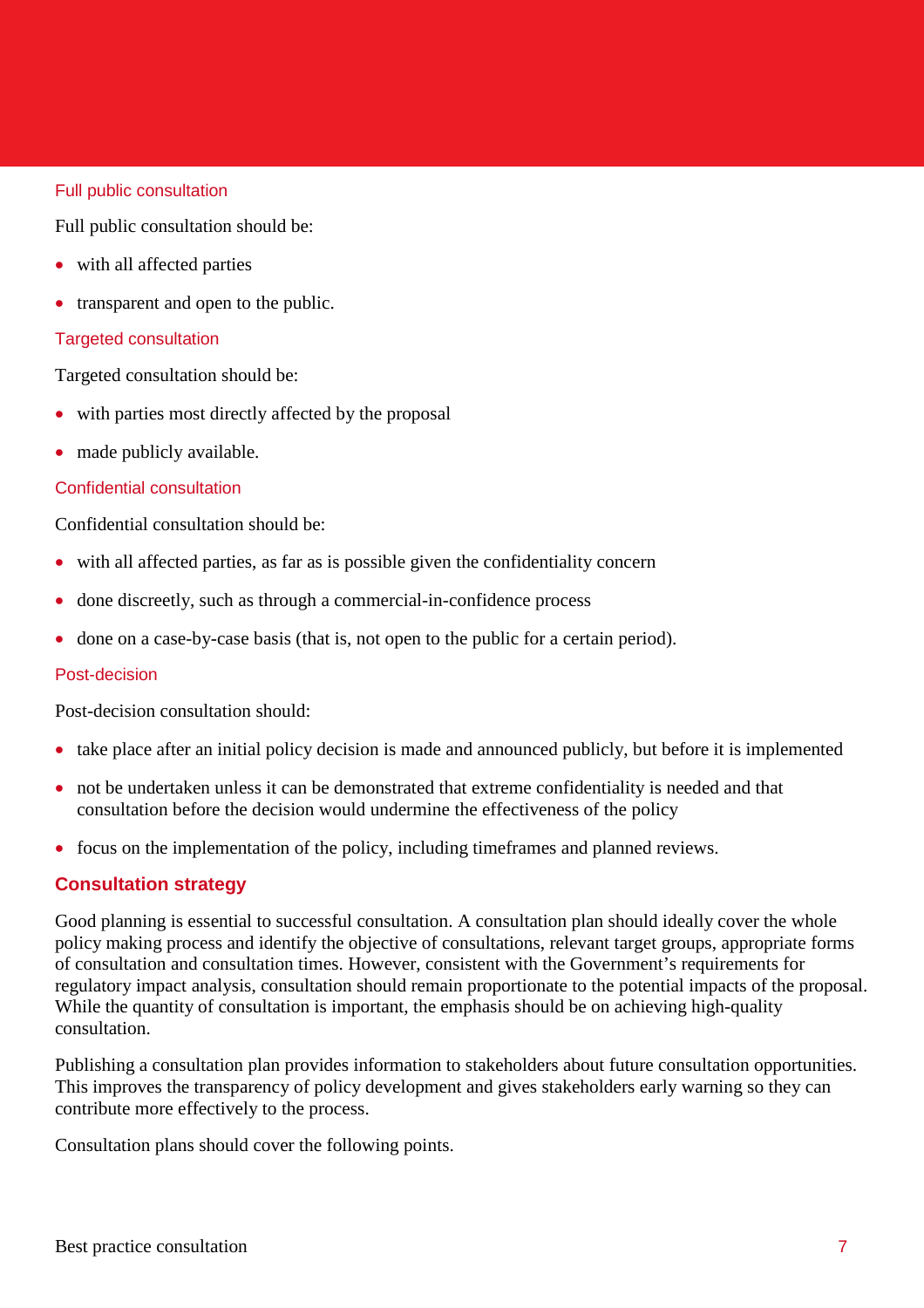#### What is the objective of each consultation round?

Depending on the significance of the proposal and the consultation objectives, multiple rounds of consultation may be appropriate. In developing a consultation plan, clearly identify the objectives of each round of consultation. For example, is the aim to gather new ideas (brainstorming), collect evidence and factual data, validate assumptions or clarify the possible impacts of the proposal on the wider community?

Depending on the objectives, consultation can be on different elements of the impact assessment, such as the nature of the perceived problem, the Government's objectives, the options to address the problem, a comparison of the impacts of the policy options, or on the entire proposal.

Identifying the objectives of consultation will help determine who should be consulted, how and when.

#### Who will be consulted in each round?

You should ensure that the diverse stakeholders affected by the proposal are consulted. Proactively identify relevant interested parties and those the proposal will be likely to affect. Consultation is also an opportunity to seek input and involvement from those who can make a meaningful contribution to the decision making process. Business and community organisations, consultative bodies and the portfolio Ministerial Advisory Council may be able to help in identifying individuals, target groups and those with technical knowledge or subject matter expertise.

## In what form will consultation occur in each round?

Your choice of the form of consultation will largely depend on the issues under consideration, who needs to be consulted, and the available time and resources. Increasingly, stakeholder groups are looking to participate through electronic means, such as email or web-based forums.

While written consultation is a common form, informal consultation with stakeholders potentially affected by the proposal should be conducted before any written consultation period. This should result in a more informed consultation exercise and ensure that stakeholders are engaged early and have a better understanding of the proposal.

Information, issues, white or green papers may help to engage stakeholders early, while the RIS may focus stakeholder attention on the objectives of later consultation rounds.

Ongoing consultation during policy development can be assisted by establishing web-based forums, such as blogs or wikis. Depending on the nature of the information you are seeking, such a forum could be open to the general public, or 'closed' to include only people meeting predetermined requirements.

Online consultation reinforces and complements traditional consultation methods and provides more ways to seek feedback from and engage with the public. It may be used as part of formal submissions or policy development processes, or integrated into business-as-usual activities as another way of gathering feedback and engaging with the public online.

Online consultations can cover a broad range of activities, such as the submissions stage of a formal inquiry or an agency seeking input as it develops policy. In its simplest and least interactive form, an online consultation can take the form of a website offering a discussion paper and requesting public submissions through email, online forms or other means.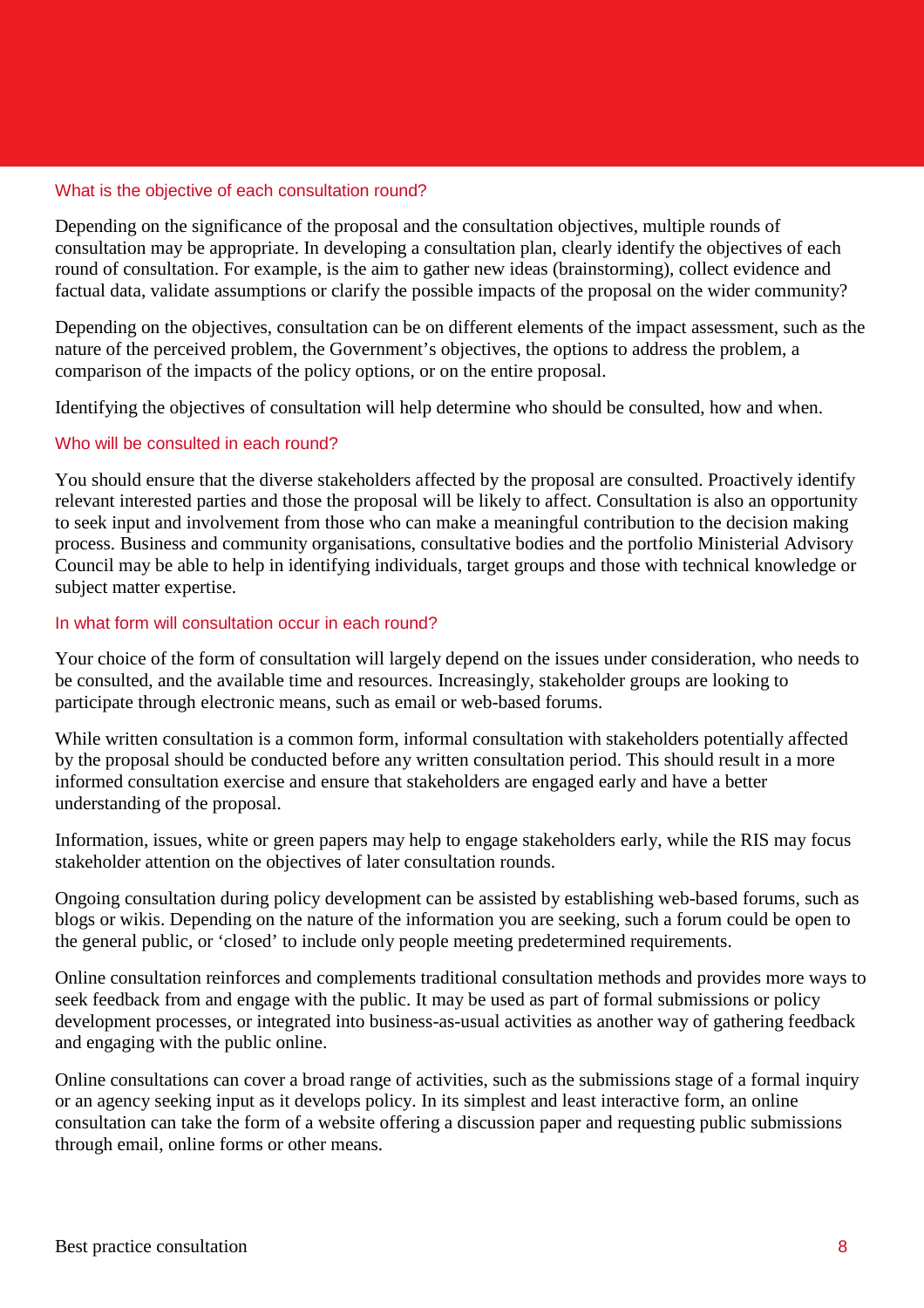Online consultations can also provide greater interactivity and engagement with the public by using social media tools, such as social networking sites, agency-run tools such as blogs, or both.

The development and take-up of Web 2.0 tools by Australians gives public servants an opportunity to increase transparency and accountability in consultation and decision making. The Australian Government can now use this opportunity to engage in conversations with a wider number of individuals and businesses than ever before.

Social media includes a number of tools, each of which has its own uses:

- Blogs can be used to tell the public or stakeholder groups about agency activities and give readers the opportunity to provide comments.
- Wikis are best for collaborative document writing; examples include Wikipedia and govdex, the Australian Government collaborative workspace.
- Discussion forums may be appropriate when more in-depth consultation is required.
- Microblogs are best for short public announcements and drawing attention to new information on agency websites; the most well-known example is Twitter.
- Social networking sites may be useful in raising public awareness of government services or initiatives and engaging with relevant pre-existing online communities; Facebook is probably the most well known.

More information on the use of online consultation can be found in the Australian Government's Web Guide (http://webguide.gov.au/web-2-0/online-consultation/).

#### When will each round of consultation commence?

The timing of consultations should be determined on a case-by-case basis, but they should start as early as possible in order to maximise their impact on policy development.

Consultation should also be seen as a recurring need in policy development, rather than as a one-off event.

Where a green paper is required, it should be released relatively early in during policy development, before a preferred option is 'locked in'. An exposure draft of the regulation should be released closer to finalisation, but still allow time for stakeholders to provide feedback about the details and for their views to be addressed.

#### **Exposure drafts**

Consulting on and analysing implementation options is an important part of policy development. Before finalising the policy, test the details of complex regulations with relevant businesses. Release exposure drafts of complex regulations for significant matters to allow businesses and other stakeholders to provide more detailed comments and advice on how the regulation will work in practice.

Exposure drafts allow you to verify that stakeholders clearly understand how the law will apply to them, and their legal rights and obligations. Stakeholders may also be able to identify how aspects of the proposed laws can be simplified.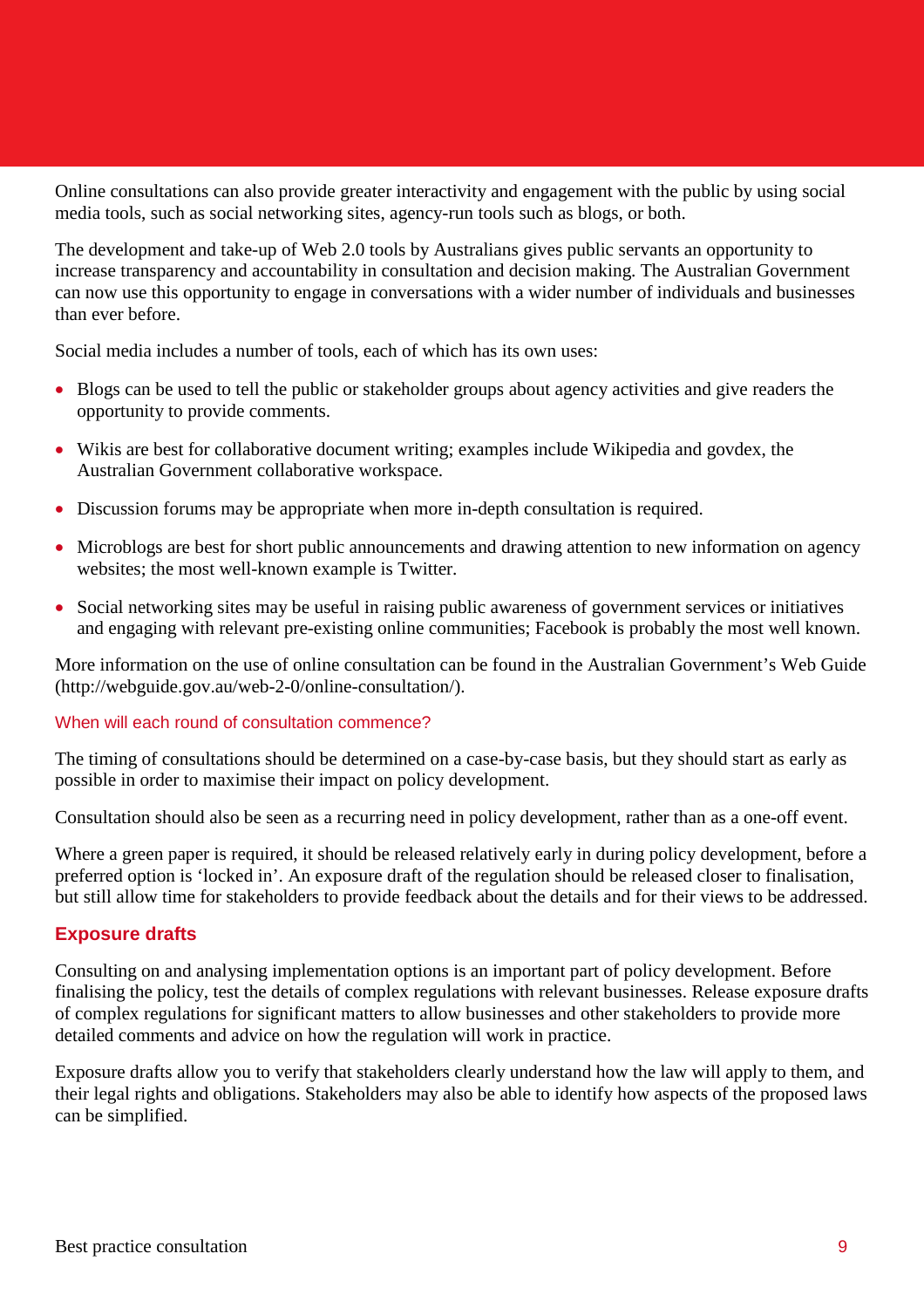#### **OBPR assessment**

You can submit your RIS to OBPR for formal assessment at two different points during its development the Early Assessment and Final Assessment stages.

OBPR will advise on what it considers the best practice consultation approach early during policy development—usually at the Preliminary Assessment stage. However, it is ultimately up to you to decide which consultation method(s) will be used for the proposal. In assessing whether the consultation aspects of your RIS meet best practice, OBPR asks these questions:

- Does your RIS explain the purpose and objectives of consultation (before the final decision)?
- Does it have an appropriate plan for consulting those affected by the policy (before the final decision)?
- Does it demonstrate that the views of affected stakeholder groups have been considered?

In answering the last question, OBPR pays particular attention to whether or not options suggested during consultation have been included or discussed in the RIS.

For the Final Assessment, OBPR assesses whether you have transparently described the consultation process throughout the development of the RIS, and whether the consultation was appropriate at each stage. OBPR makes this assessment with reference to Table 1.

If your RIS has not been the subject of either full or targeted consultation before a final decision on the matter, that may lead to a finding of non-compliance.

OBPR uses a range of methods (described in the *User Guide to the Australian Government Guide to Regulation* guidance note) to assist agencies to produce RISs that meet best practice, which includes using the appropriate type of consultation and conducting it competently and transparently.

| <b>Consultation type</b>  | When is it appropriate                                                                                                                                                                                                                              |
|---------------------------|-----------------------------------------------------------------------------------------------------------------------------------------------------------------------------------------------------------------------------------------------------|
| Full public consultation  | When transparency and public accountability of decision making is the most<br>٠<br>important priority.                                                                                                                                              |
|                           | When the integrity of the decision process will not be compromised by early<br>٠<br>public scrutiny.                                                                                                                                                |
| Targeted consultation     | When an affected group of stakeholders is in a small or well-defined<br>٠<br>geographical area or business sector.                                                                                                                                  |
|                           | When consultation should be contained so that effort is not wasted in involving<br>$\bullet$<br>unaffected parties.                                                                                                                                 |
| Confidential consultation | When the sensitivity of the issue requires that you gauge public sentiment or<br>$\bullet$<br>inform affected entities discreetly, without needlessly triggering widespread<br>concern, anger or confusion among affected households or businesses. |